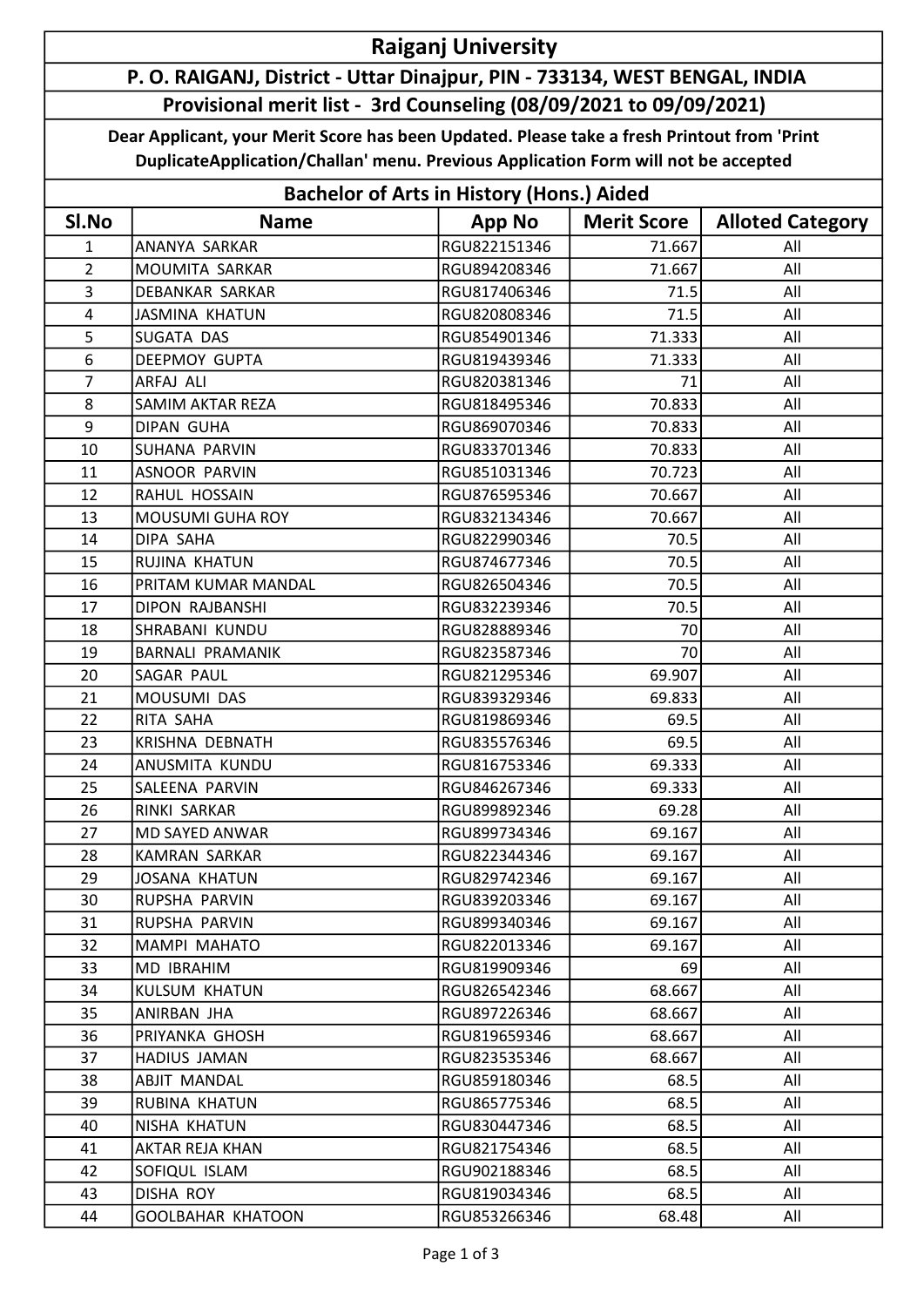| <b>Bachelor of Arts in History (Hons.) Aided</b> |                       |               |                    |                         |  |  |  |
|--------------------------------------------------|-----------------------|---------------|--------------------|-------------------------|--|--|--|
| SI.No                                            | <b>Name</b>           | <b>App No</b> | <b>Merit Score</b> | <b>Alloted Category</b> |  |  |  |
| 45                                               | SHUBHAM SAHA          | RGU820337346  | 68.333             | All                     |  |  |  |
| 46                                               | <b>KAMALI PAUL</b>    | RGU823075346  | 68.333             | All                     |  |  |  |
| 47                                               | <b>BISTI SARKAR</b>   | RGU822560346  | 68.333             | All                     |  |  |  |
| 48                                               | <b>JANNATUN NESHA</b> | RGU896275346  | 68.333             | All                     |  |  |  |
| 49                                               | RIYA ADITYA           | RGU817298346  | 68.333             | All                     |  |  |  |
| 50                                               | RENUKA BALA SARKAR    | RGU829351346  | 68.333             | All                     |  |  |  |
| 51                                               | <b>RIPAN PAUL</b>     | RGU828551346  | 68.167             | All                     |  |  |  |
| 52                                               | KEYA KARMAKAR         | RGU831102346  | 68.167             | All                     |  |  |  |
| 53                                               | APARNA BARMAN         | RGU823425346  | 68.167             | All                     |  |  |  |
| 54                                               | MOUMITA SAHA          | RGU820087346  | 68                 | All                     |  |  |  |
| 55                                               | <b>ASHENA KHATUN</b>  | RGU829287346  | 68                 | All                     |  |  |  |
| 56                                               | PRIYANKA BARMAN       | RGU815982346  | 68                 | SC                      |  |  |  |
| 57                                               | ARCHANA BARMAN        | RGU818973346  | 67.833             | SC                      |  |  |  |
| 58                                               | <b>DIPAK ROY</b>      | RGU830868346  | 67.833             | SC                      |  |  |  |
| 59                                               | PRATAP DEBSARMA       | RGU830209346  | 67.667             | SC                      |  |  |  |
| 60                                               | <b>SUBHA ROY</b>      | RGU822089346  | 67.667             | SC                      |  |  |  |
| 61                                               | <b>SUJIT SARKAR</b>   | RGU835160346  | 67.5               | SC                      |  |  |  |
| 62                                               | RAJESH BARMAN         | RGU838310346  | 67.5               | SC                      |  |  |  |
| 63                                               | <b>DOLI ROY</b>       | RGU828336346  | 67.5               | SC                      |  |  |  |
| 64                                               | SANJIB DAS            | RGU830890346  | 67.167             | SC                      |  |  |  |
| 65                                               | PAPAN DAS             | RGU840513346  | 67.167             | SC                      |  |  |  |
| 66                                               | DOLI ROY              | RGU862130346  | 67.167             | SC                      |  |  |  |
| 67                                               | SHIKHA DEBSHARMA      | RGU900179346  | 67                 | SC                      |  |  |  |
| 68                                               | <b>NANI SARKAR</b>    | RGU847121346  | 67                 | <b>SC</b>               |  |  |  |
| 69                                               | <b>DIPALI ROY</b>     | RGU823873346  | 67                 | SC                      |  |  |  |
| 70                                               | <b>SUMAN SARKAR</b>   | RGU819897346  | 67                 | SC                      |  |  |  |
| 71                                               | PRABIR SARKAR         | RGU900116346  | 66.967             | SC                      |  |  |  |
| 72                                               | PRASANTA KUMAR ROY    | RGU839947346  | 66.833             | SC                      |  |  |  |
| 73                                               | SUNITA MAJUMDER       | RGU860361346  | 66.5               | SC.                     |  |  |  |
| 74                                               | DEBASISH MANDAL       | RGU867012346  | 66.5               | <b>SC</b>               |  |  |  |
| 75                                               | RAHUL SAHA            | RGU818951346  | 66.5               | <b>SC</b>               |  |  |  |
| 76                                               | SEFALI HEMRAM         | RGU856187346  | 63.833             | <b>ST</b>               |  |  |  |
| 77                                               | RUMA KORA             | RGU839580346  | 63.167             | ST                      |  |  |  |
| 78                                               | HASNI KORA            | RGU839858346  | 62                 | ST                      |  |  |  |
| 79                                               | SUDIP MAHATO          | RGU855147346  | 60.5               | <b>ST</b>               |  |  |  |
| 80                                               | PRASANJIT MAHATO      | RGU823577346  | 59.667             | ST                      |  |  |  |
| 81                                               | MD APSAR              | RGU817728346  | 67.833             | OBC-A                   |  |  |  |
| 82                                               | MD APSAR              | RGU830122346  | 67.833             | OBC-A                   |  |  |  |
| 83                                               | TAIYAB ALI            | RGU834494346  | 67.5               | OBC-A                   |  |  |  |
| 84                                               | DASHYURAJ ALI         | RGU819937346  | 67.5               | OBC-A                   |  |  |  |
| 85                                               | YOTSNA KHATUN         | RGU841056346  | 67.5               | OBC-A                   |  |  |  |
| 86                                               | SAHANAJ PARVIN        | RGU834190346  | 67.333             | OBC-A                   |  |  |  |
| 87                                               | SAHENA PARVIN         | RGU863681346  | 66.967             | OBC-A                   |  |  |  |
| 88                                               | SAHIDA KHATUN         | RGU821643346  | 66.833             | OBC-A                   |  |  |  |
| 89                                               | ABDUL RAHIM           | RGU836671346  | 66.5               | OBC-A                   |  |  |  |
| 90                                               | RIMPA ROY             | RGU839796346  | 66                 | OBC-B                   |  |  |  |
| 91                                               | SATHI SHIL            | RGU846265346  | 65.833             | OBC-B                   |  |  |  |
| 92                                               | ANJALI MAHATO         | RGU817100346  | 65.833             | OBC-B                   |  |  |  |
| 93                                               | PUJA DEBNATH          | RGU822092346  | 64.833             | OBC-B                   |  |  |  |
| 94                                               | NANDITA GHOSH         | RGU828982346  | 64.167             | OBC-B                   |  |  |  |